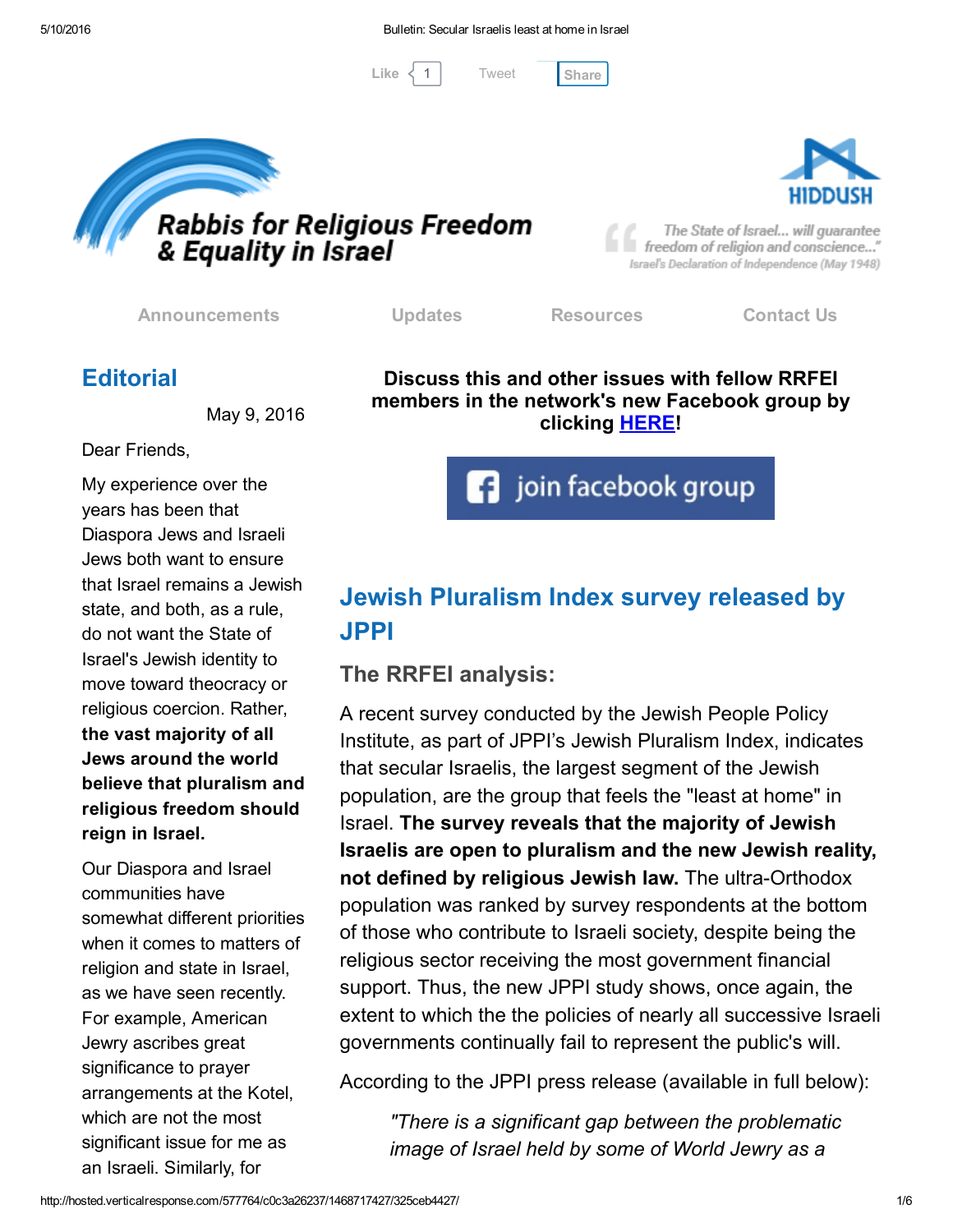obvious reasons, the question of all Israelis sharing the civic and military burden equally is more concerning to Israelis than to Diaspora Jews.

The difference, therefore, is in the details, rather than in the increasing levels of dissatisfaction expressed by both Jews in Israel and Jews in the Diaspora.

In this week's bulletin, we provide you with the RRFEI perspective on the Jewish People Policy Institute's new study, which was released just yesterday. You may find the JPPI press release and our remarks in the right hand column.

For context, we greatly encourage you to also explore JPPI's earlier, seminal study on world Jewry's [perspectives](http://cts.vresp.com/c/?FreedomofReligionfor/c0c3a26237/325ceb4427/0b17633dfe) on Israel as a Jewish and democratic state, available for download here: [link]. This study, more than any previous study, emphasizes how concerned world Jewish leadership is regarding issues of religion and state in Israel. They cannot reconcile the current state of affairs with Israel's identity as a Jewish and democratic state; moreover - they believe it is detrimental to Jewish communities around the

*liberal, open and welcoming society, and the picture that arises from the research that led to building the index... The bulk of the differences arise from the gaps between the desire of the vast majority in Israel to maintain a unifying structure and a Jewish character to the state, and between the goal shared by many communities in the Diaspora, especially their more liberal elements, to welcome and embrace all those who identify as Jews and who feel some sort of connection to their roots."*

However, this question of the difference in perception between Diaspora Jewry and Israelis does not hold true when it comes to specific issues such as marriage freedom. According to this same JPPI study, 60% of Israeli Jews support legalizing civil marriage in Israel, and [Hiddush's](http://cts.vresp.com/c/?FreedomofReligionfor/c0c3a26237/325ceb4427/338c0939c2) recent public opinion survey [link] showed that 60% of Jewish Israelis also welcome the involvement of Diaspora Jewish organizations in advocating for marriage freedom in Israel. In this regard, both Israel and the Jewish communities of the Diaspora maintain the same view: both want to see the current coercive policies in Israel changed, and Israelis welcome the Diaspora's involvement in advancing our shared vision. [Additionally,](http://cts.vresp.com/c/?FreedomofReligionfor/c0c3a26237/325ceb4427/58b5b586a2/aid=1602) Hiddush's annual Religion & State Indices [link] highlight the public's increasing dissatisfaction with the Government's religion and state policies, and survey respondents express their desire for fundamental changes in Israeli society that will establish true religious freedom and equality in Israel.

The right to family is a basic human right, recognized under the 1948 Universal Declaration of Human Rights. To our shame, Israel has elected to enter a reservation regarding this right, as it ratified the International Covenant on Civil and Political Rights. The Covenant anchored in international law the principles of the Universal Declaration, but Israel stated that regarding personal law, it does not see itself subject to international norms when they conflict with religious law, as mandated under Israeli marriage and divorce laws. The significance of surveys of this kind is that they consistently demonstrate the political leadership's betrayal of Israel's electorate, in exchange for a mess of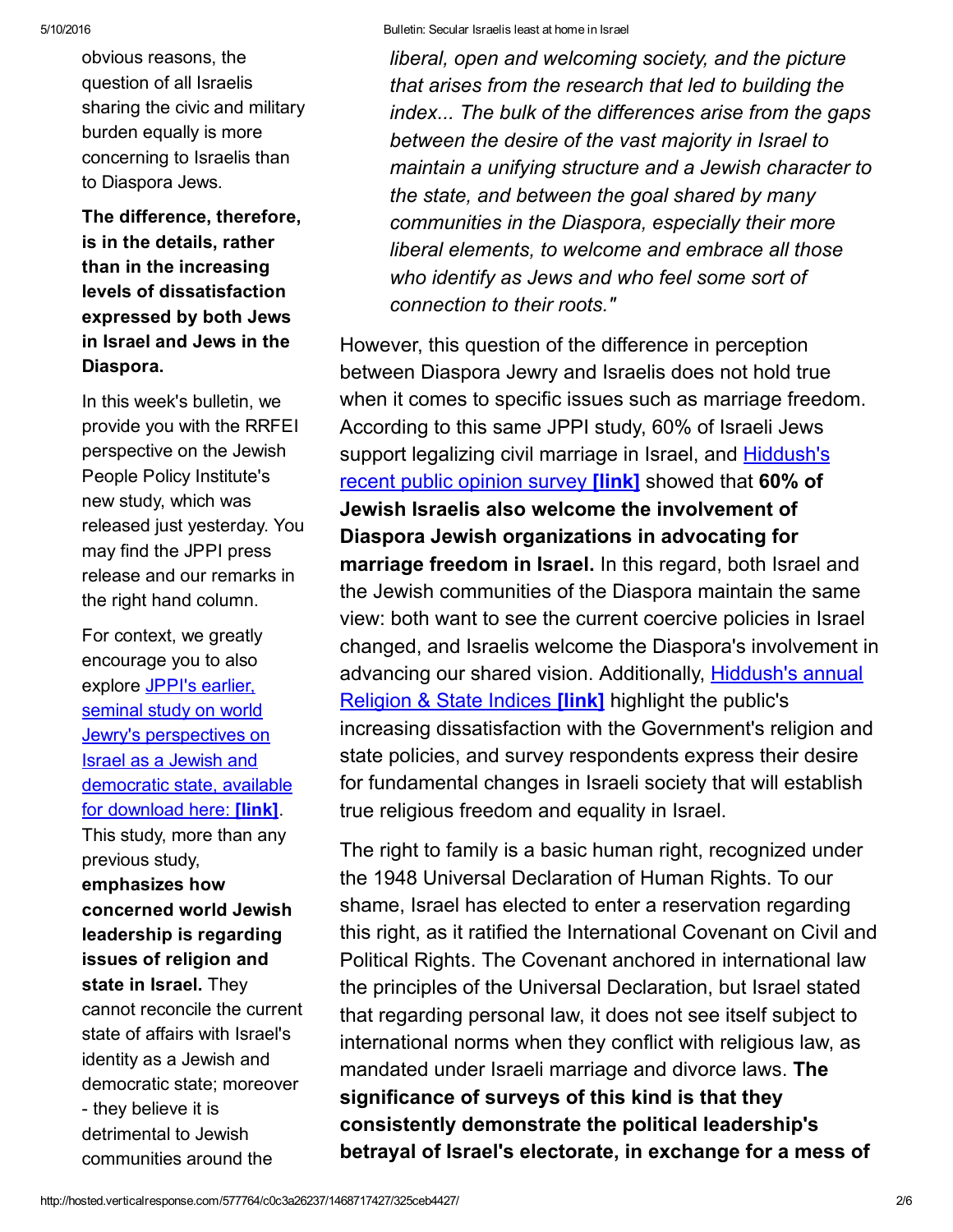world, not only to the Israeli population.

Despite the wishes of international Jewry, theocratic political and religious leaders are ever active, ever pushing Israel towards becoming a state ruled by halakha.

This season, as we marked Yom HaShoah and now move into Yom HaAtzmaut, we were once again reminded of this ugly (and all too real) phenomenon, for the Yated Ne'eman editorial proclaimed the theological link between Israel and international [antisemitism](http://cts.vresp.com/c/?FreedomofReligionfor/c0c3a26237/325ceb4427/dff330f5c2) [link], even as we prepared to mourn those lost to us in the Shoah. Lest we forget, this is the official publication of Degel HaTorah, a partner in the current Government **Coalition** 

And so, reminded of the Anti-Zionist and antidemocratic forces eating away at the foundations of the modern Jewish state's government, we must all turn our attention to this most recent JPPI report. The stakes for Israel-Diaspora relations have never been higher.

Please send your comments and suggestion for moving forward to RRFEI at [organizers@rrfei.org,](mailto:organizers@rrfei.org) and and join our FB group at:

porridge and some political clout. The government betrays not only the fundamental principles of democratic society and human rights, but also the will of the majority of its citizens, including many who voted for the parties that are partners in the current Government Coalition.

### The full JPPI Press Release:

60% of Israeli Jews want civil marriage legalized in Israel

- Soldiers contribute the most to the success of Israel, significantly more than other groups
- At the bottom of the list: Muslim-Arabs and ultra-Orthodox (haredi) are viewed as contributing least to the success of Israel
- Diaspora Jews are viewed more favorably than Israelis who live abroad
- Majority appreciate Ethiopian immigrants' contribution to the **State**

Jerusalem, May 8, 2016…The results of a survey published today as a part Jewish People Policy Institute's Jewish Pluralism Index, supported by the William Davidson Foundation, finds that almost 90% of Jewish Israelis feel "comfortable" or "very comfortable" to be themselves in Israel. The sense of comfort is greater among those who define themselves further to the right on the political or religious spectrum. Among those who define themselves as left (4.9% of the sample), nearly half do not feel comfortable being themselves in Israel. Among those on the right (22% of the sample) over 90% feel "very comfortable" or "quite comfortable" being themselves. Most of the Jewish public in Israel (over 80%) feels that "secular, traditional and religious Jews are all equally good Jews."

Public perceptions of about certain sectors of Israel society and whether they "contribute" more or less to the success of the country, show that soldiers are perceived most positively, significantly more than any other group. The two groups whose children tend not to serve in the military, Muslim-Arabs and the ultra-Orthodox, are perceived as contributing least to the success of the country. Interestingly, the Druze were perceived in a relatively positive light. Other interesting finding incude: Diaspora Jews are more positively perceived than Israelis who choose to live abroad; and the majority of Israelis appreciate the contribution of Ethiopian immigrants. "This is because Israelis care most about those who share the burden of living in the state," according to JPPI President Avinoam Bar Yosef.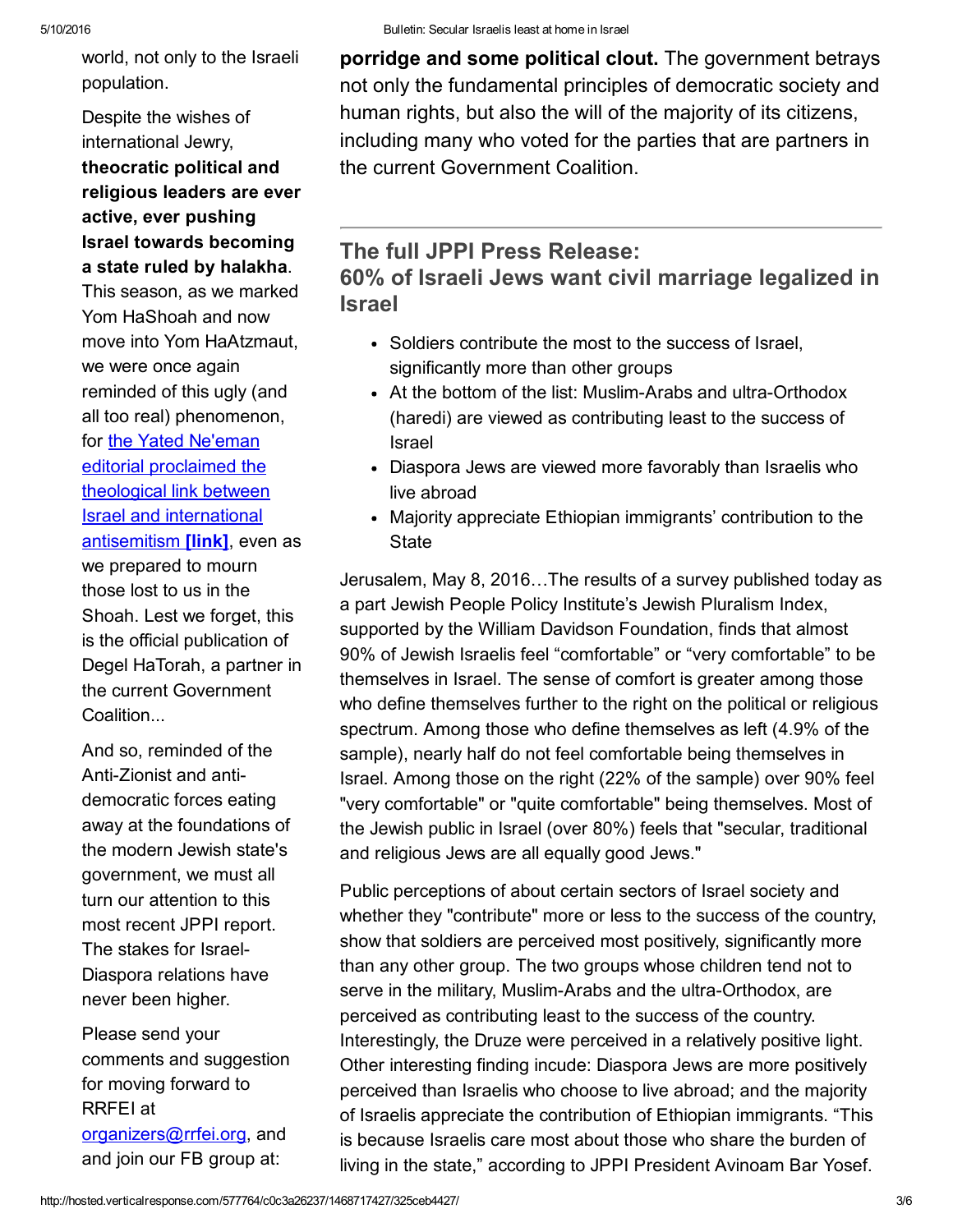[\[link\]](http://cts.vresp.com/c/?FreedomofReligionfor/c0c3a26237/325ceb4427/6bab21c7d1)

Best wishes,

Uri Regev

[facebook](http://cts.vresp.com/c/?FreedomofReligionfor/c0c3a26237/325ceb4427/6bff533fcf) [email](mailto:organizers@rrfei.org)

### Resources

- Western Wall [compromise](http://cts.vresp.com/c/?FreedomofReligionfor/c0c3a26237/325ceb4427/6bf450980c) agreement
- Chief Rabbi Lau attacks Bennett over [pluralism](http://cts.vresp.com/c/?FreedomofReligionfor/c0c3a26237/325ceb4427/f45996cd27)
- J-REC / AJC [Mission](http://cts.vresp.com/c/?FreedomofReligionfor/c0c3a26237/325ceb4427/78f715dc27) to Israel
- Giyur [K'halacha](http://cts.vresp.com/c/?FreedomofReligionfor/c0c3a26237/325ceb4427/14b5f5f390)
- Acts of [violence](http://cts.vresp.com/c/?FreedomofReligionfor/c0c3a26237/325ceb4427/8c1a702b69)
- Kashrut [regulations](http://cts.vresp.com/c/?FreedomofReligionfor/c0c3a26237/325ceb4427/deae515f2b) for hotels and event halls
- JFNA Israel Religious [Expression](http://cts.vresp.com/c/?FreedomofReligionfor/c0c3a26237/325ceb4427/8bb5e8ccc8) Platform
- JPPI report: Jewish & **[Democratic](http://cts.vresp.com/c/?FreedomofReligionfor/c0c3a26237/325ceb4427/bbc8f997e3)**

# Contact us

email: [organizers@rrfei.org](mailto:organizers@rrfei.org) Phone (US): 646-334-5636 Phone (Isr): 054-779-1179

# Not yet a member?

Please [register](http://cts.vresp.com/c/?FreedomofReligionfor/c0c3a26237/325ceb4427/4b63a677f3) here »

#### 5/10/2016 Bulletin: Secular Israelis least at home in Israel

The index finds that there are different and sometimes opposing understandings of the meaning of the word pluralism and the way in which it should be implemented in the Jewish-Israeli society. Despite this, the Jewish public tends to agree on pluralistic values even with the sharp religious and political differences among the various groups in the society. JPPI defines Jewish pluralism in Israeli, in the context of this project, as "The condition in which Jews of different social classes, ideologies, religious streams, levels of beliefs and practices, genders, and ethnic backgrounds have equal opportunity to legitimately exercise their differences in the public sphere."

The index finds that there are different and sometimes opposing understandings of the meaning of the word pluralism and the way in which it should be implemented in the Jewish-Israeli society. Despite this, the Jewish public tends to agree on pluralistic values even with the sharp religious and political differences among the various groups in the society. JPPI defines Jewish pluralism in Israeli, in the context of this project, as "The condition in which Jews of different social classes, ideologies, religious streams, levels of beliefs and practices, genders, and ethnic backgrounds have equal opportunity to legitimately exercise their differences in the public sphere."

Bar Yosef said that the index and the survey conducted are part of an in-depth project to study pluralism in Israel and among the Jewish people. The project is led by JPPI Senior Fellow Shmuel Rosner. "At this point, the research will focus on the Jewish population in Israel. Next year, JPPI will undertake a special effort to examine how sustaining a Jewish framework affects minorities living among us."

Bar Yosef added that "The index is intended to provide a yearly and objective measurement as to the ability of each Jew to feel at home in the Jewish state. Seemingly, there is a significant gap between the problematic image of Israel held by some of world Jewry as a liberal, open and welcoming society, and the picture that arises from the research that led to building the index. My assessment, based on the research conducted so far, is that the bulk of the differences arise from the gaps between the desire of the vast majority in Israel to maintain a unifying structure and a Jewish character to the state, and between the goal shared by many communities in the Diaspora, especially their more liberal elements, to welcome and embrace all those who identify as Jews and who feel some sort of connection to their roots."

Sixty percent of Israeli Jews believe there should be civil marriage in Israel according to the JPPI survey. More than 56% of Israeli Jews think the Israeli government should be more considerate of minority opinions while almost 48% feel there is too much freedom of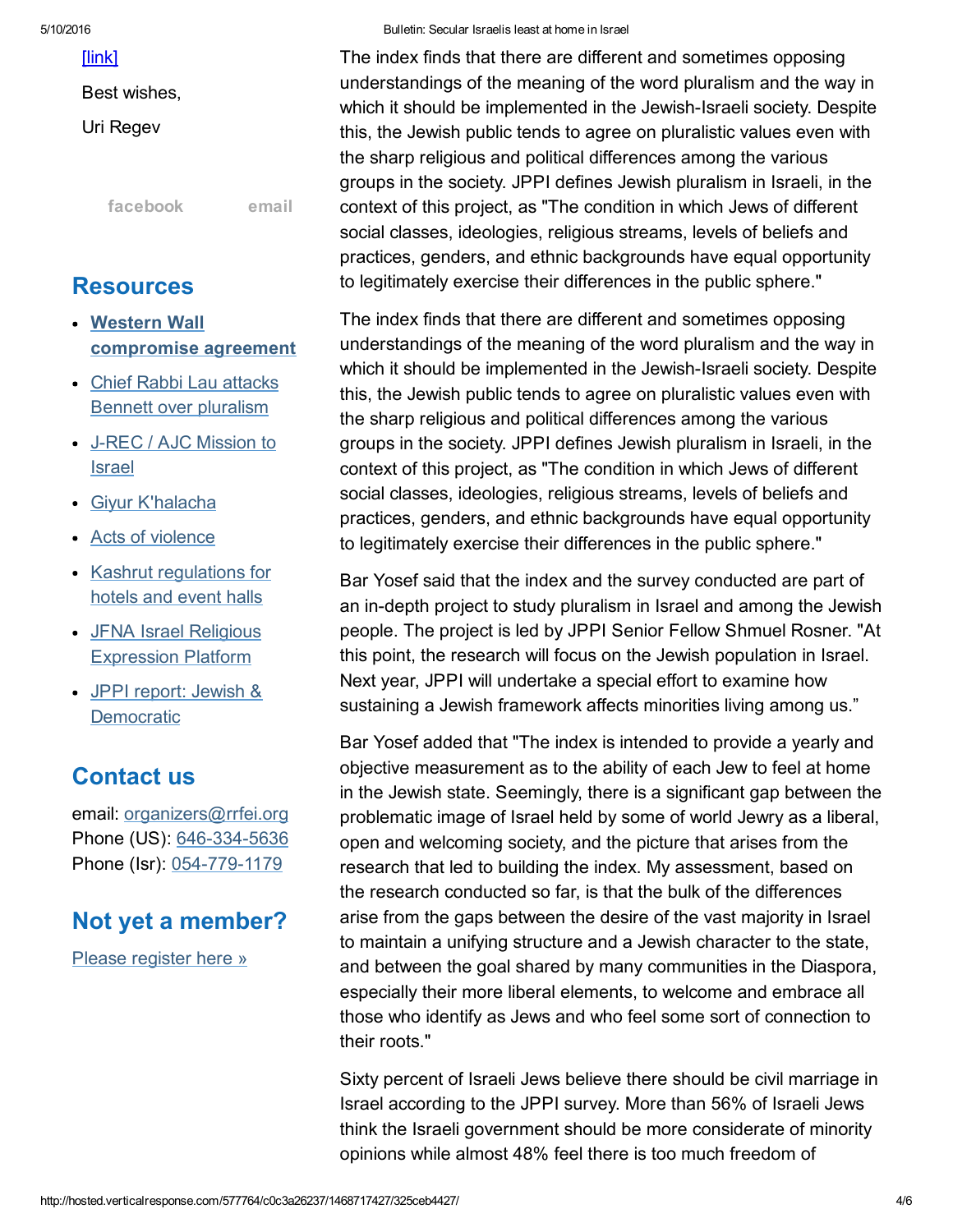#### 5/10/2016 Bulletin: Secular Israelis least at home in Israel

expression in Israel. Additionally, the survey finds that 44% of Israeli Jews would like non-Jews to also attend their children's schools.

Other issues relating to pluralism examined in the survey show that most Jews feel that "There is no need to allow women to wear tefillin (phylacteries) at the Western Wall. A significant majority is opposed to the statement that "It is preferable that homosexuals not serve as Knesset members."

The survey, conducted by Panels Politics, sampled 1000 individuals who defined themselves as – 30.4% secular, 20.8% secular traditional, 22.5% traditional, 4% as liberal religious, 10.3% as religious and 10.1% as ultra-Orthodox (haredi).

Statistical analysis for the Pluralism Index and the methodological development was led by Professor Steven Popper, a Senior Fellow at the Institute, together with JPPI Senior Fellows demographer Professor Uzi Rebhun, sociologist Dr. Shlomo Fischer, Shmuel Rosner and Institute Fellow Noah Slepkov.

Click here to [download](http://cts.vresp.com/c/?FreedomofReligionfor/c0c3a26237/325ceb4427/6ea27a3cc7) JPPI's full survey.

*JPPI is an independent policy planning think tank. The mission of the Institute is to ensure the thriving of the Jewish people and the Jewish civilization by engaging in professional strategic thinking and action-oriented policy planning on issues of primary concern to world Jewry.*

For further information or to interview JPPI experts contact Laura Kam



laura@kamgs.com, 054-806-8613